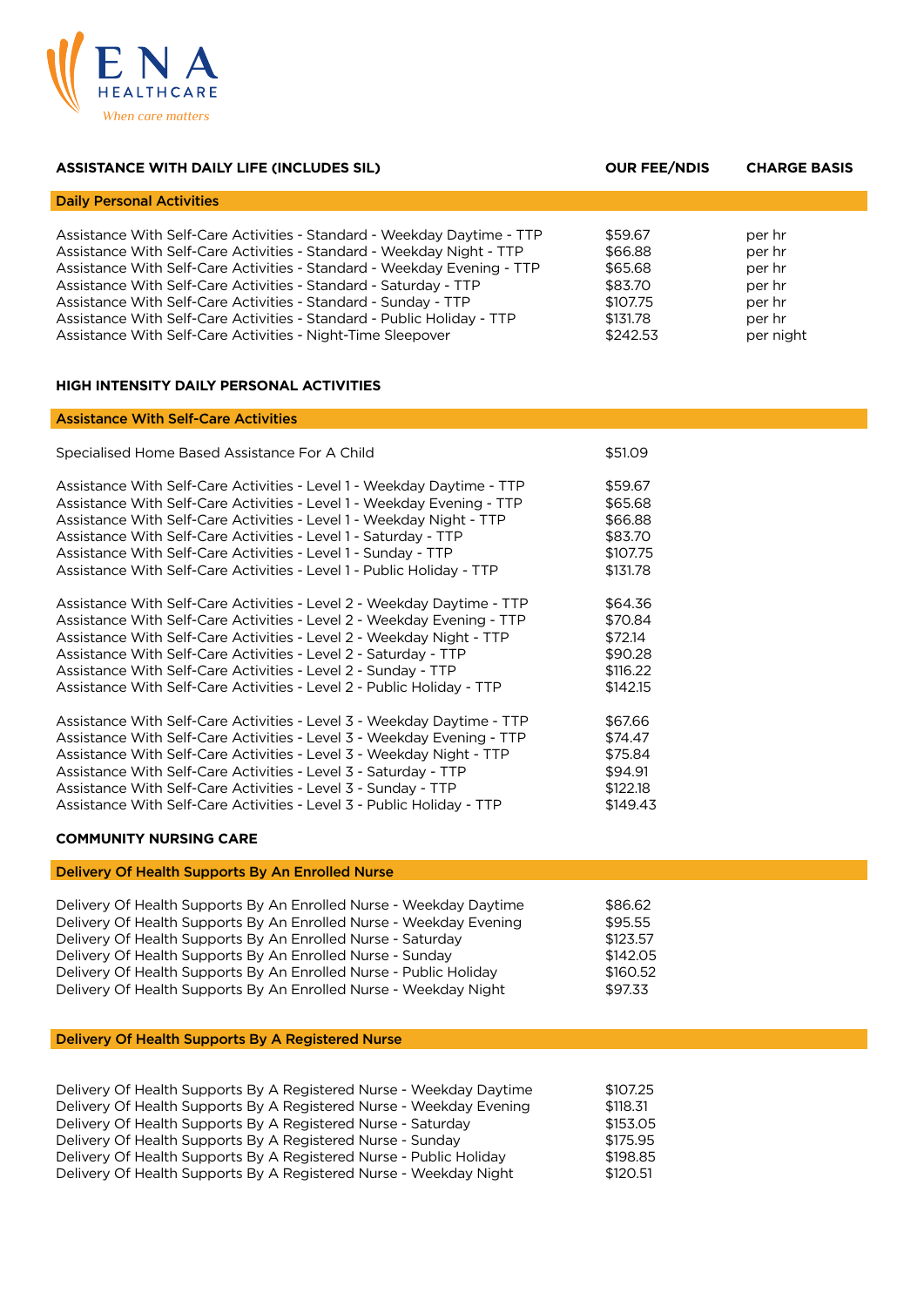| Delivery Of Health Supports By A Clinical Nurse                                                                                                                                                                                                                                                                                                                                                                                                                       |                                                                      |
|-----------------------------------------------------------------------------------------------------------------------------------------------------------------------------------------------------------------------------------------------------------------------------------------------------------------------------------------------------------------------------------------------------------------------------------------------------------------------|----------------------------------------------------------------------|
| Delivery Of Health Supports By A Clinical Nurse - Weekday Daytime<br>Delivery Of Health Supports By A Clinical Nurse - Weekday Evening<br>Delivery Of Health Supports By A Clinical Nurse - Saturday<br>Delivery Of Health Supports By A Clinical Nurse - Sunday<br>Delivery Of Health Supports By A Clinical Nurse - Public Holiday<br>Delivery Of Health Supports By A Clinical Nurse - Weekday Night                                                               | \$124.05<br>\$136.84<br>\$177.03<br>\$203.53<br>\$230.02<br>\$139.40 |
| Delivery Of Health Supports By A Clinical Nurse Consultant                                                                                                                                                                                                                                                                                                                                                                                                            |                                                                      |
| Delivery Of Health Supports By A Clinical Nurse Consultant - WeekdayDaytime<br>Delivery Of Health Supports By A Clinical Nurse Consultant - WeekdayEvening<br>Delivery Of Health Supports By A Clinical Nurse Consultant - Saturday<br>Delivery Of Health Supports By A Clinical Nurse Consultant - Sunday<br>Delivery Of Health Supports By A Clinical Nurse Consultant - PublicHoliday<br>Delivery Of Health Supports By A Clinical Nurse Consultant - WeekdayNight | \$146.72<br>\$161.86<br>\$209.47<br>\$240.84<br>\$272.21<br>\$164.88 |
| Delivery Of Health Supports By A Nurse Practitioner                                                                                                                                                                                                                                                                                                                                                                                                                   |                                                                      |
| Delivery Of Health Supports By A Nurse Practitioner - Weekday Daytime<br>Delivery Of Health Supports By A Nurse Practitioner - Weekday Evening<br>Delivery Of Health Supports By A Nurse Practitioner - Saturday<br>Delivery Of Health Supports By A Nurse Practitioner - Sunday<br>Delivery Of Health Supports By A Nurse Practitioner - Public Holiday<br>Delivery Of Health Supports By A Nurse Practitioner - Weekday Night                                       | \$153.39<br>\$169.21<br>\$219.00<br>\$251.81<br>\$284.61<br>\$172.37 |
| Delivery Of Health Supports By An Enrolled Nurse                                                                                                                                                                                                                                                                                                                                                                                                                      |                                                                      |
| Delivery Of Health Supports By An Enrolled Nurse - Weekday Daytime<br>Delivery Of Health Supports By An Enrolled Nurse - Weekday Evening<br>Delivery Of Health Supports By An Enrolled Nurse - Saturday<br>Delivery Of Health Supports By An Enrolled Nurse - Sunday<br>Delivery Of Health Supports By An Enrolled Nurse - Public Holiday<br>Delivery Of Health Supports By An Enrolled Nurse - Weekday Night                                                         | \$86.62<br>\$95.55<br>\$123.57<br>\$142.05<br>\$160.52<br>\$97.33    |
| Delivery Of Health Supports By A Registered Nurse                                                                                                                                                                                                                                                                                                                                                                                                                     |                                                                      |
| Delivery Of Health Supports By A Registered Nurse - Weekday Daytime<br>Delivery Of Health Supports By A Registered Nurse - Weekday Evening<br>Delivery Of Health Supports By A Registered Nurse - Saturday<br>Delivery Of Health Supports By A Registered Nurse - Sunday<br>Delivery Of Health Supports By A Registered Nurse - Public Holiday<br>Delivery Of Health Supports By A Registered Nurse - Weekday Night                                                   | \$107.25<br>\$118.31<br>\$153.05<br>\$175.95<br>\$198.85<br>\$120.51 |
| <b>Delivery Of Health Supports By A Clinical Nurse</b>                                                                                                                                                                                                                                                                                                                                                                                                                |                                                                      |
| Delivery Of Health Supports By A Clinical Nurse - Weekday Daytime<br>Delivery Of Health Supports By A Clinical Nurse - Weekday Evening<br>Delivery Of Health Supports By A Clinical Nurse - Saturday<br>Delivery Of Health Supports By A Clinical Nurse - Sunday<br>Delivery Of Health Supports By A Clinical Nurse - Public Holiday<br>Delivery Of Health Supports By A Clinical Nurse - Weekday Night                                                               | \$124.05<br>\$136.84<br>\$177.03<br>\$203.53<br>\$230.02<br>\$139.40 |
| Delivery Of Health Supports By A Clinical Nurse Consultant                                                                                                                                                                                                                                                                                                                                                                                                            |                                                                      |
|                                                                                                                                                                                                                                                                                                                                                                                                                                                                       |                                                                      |

| \$146.72 |
|----------|
| \$161.86 |
| \$209.47 |
| \$240.84 |
| \$272.21 |
| \$164.88 |
|          |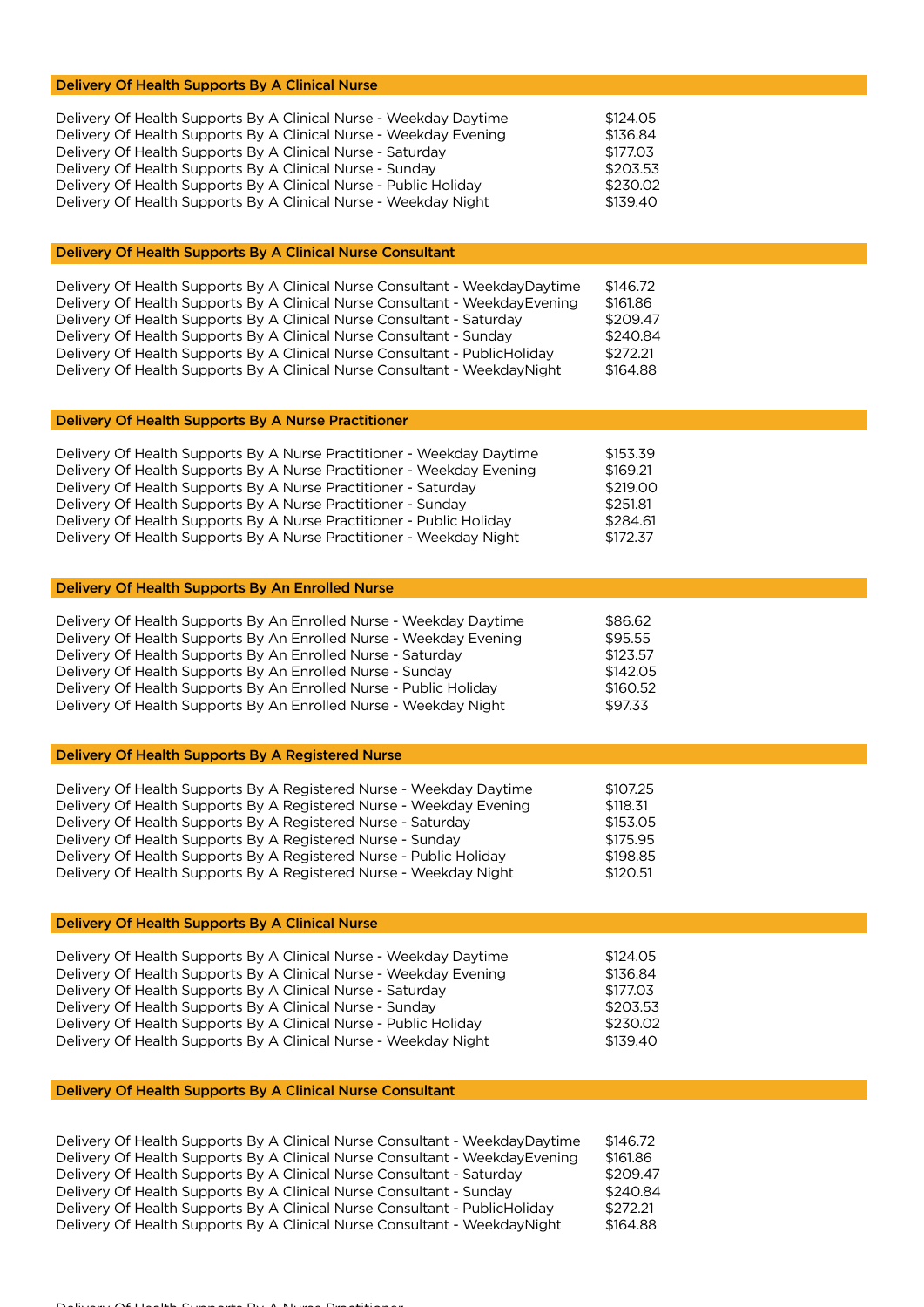#### Delivery Of Health Supports By A Nurse Practitioner

| Delivery Of Health Supports By A Nurse Practitioner - Weekday Daytime | \$153.39 |
|-----------------------------------------------------------------------|----------|
| Delivery Of Health Supports By A Nurse Practitioner - Weekday Evening | \$169.21 |
| Delivery Of Health Supports By A Nurse Practitioner - Saturday        | \$219,00 |
| Delivery Of Health Supports By A Nurse Practitioner - Sunday          | \$251.81 |
| Delivery Of Health Supports By A Nurse Practitioner - Public Holiday  | \$284.61 |
| Delivery Of Health Supports By A Nurse Practitioner - Weekday Night   | \$172.37 |
| Individual Assessment And Support By A Nurse                          | \$124.05 |
| Community Nursing Care For Continence Aid                             | \$124.05 |

Assistance With Daily Life Tasks In A Group Or Shared Living Arrangement STA And Assistance (Inc. Respite)

| STA And Assistance (Inc. Respite) - 1:4 - Weekday        | \$581.53   | per shift |
|----------------------------------------------------------|------------|-----------|
| STA And Assistance (Inc. Respite) - 1:4 - Saturday       | \$703.49   | per shift |
| STA And Assistance (Inc. Respite) - 1:4 - Sunday         | \$852.89   | per shift |
| STA And Assistance (Inc. Respite) - 1:4 - Public Holiday | \$1,002.29 | per shift |
| STA And Assistance (Inc. Respite) - 1:2 - Weekday        | \$979.65   | per shift |
| STA And Assistance (Inc. Respite) - 1:2 - Saturday       | \$1,223.57 | per shift |
| STA And Assistance (Inc. Respite) - 1:2 - Sunday         | \$1,522.37 | per shift |
| STA And Assistance (Inc. Respite) - 1:2 - Public Holiday | \$1,821.17 | per shif  |
| STA And Assistance (Inc. Respite) - 1:1 - Weekday        | \$1,775.89 | per shift |
| STA And Assistance (Inc. Respite) - 1:1 - Saturday       | \$2,263.73 | per shift |
| STA And Assistance (Inc. Respite) - 1:1 - Sunday         | \$2,861.33 | per shift |
| STA And Assistance (Inc. Respite) - 1:1 - Public Holiday | \$3,458.93 | per shift |
| STA And Assistance (Inc. Respite) - 1:3 - Weekday        | \$714.24   | per shift |
| STA And Assistance (Inc. Respite) - 1:3 - Saturday       | \$876.85   | per shift |
| STA And Assistance (Inc. Respite) - 1:3 - Sunday         | \$1,076.05 | per shift |
| STA And Assistance (Inc. Respite) - 1:3 - Public Holiday | \$1,275.25 | per shift |

Medium Term Accommodation **\$130.49** 

Assistance With Self-Care Activities in a STA

| Assistance With Self-Care Activities in a STA - Weekday Daytime | \$57.10  |
|-----------------------------------------------------------------|----------|
| Assistance With Self-Care Activities in a STA - Weekday Evening | \$62.85  |
| Assistance With Self-Care Activities in a STA - Saturday        | \$80.10  |
| Assistance With Self-Care Activities in a STA - Sunday          | \$103.11 |
| Assistance With Self-Care Activities in a STA - Public Holiday  | \$126.11 |
| Assistance With Self-Care Activities in a STA - Weekday Night   | \$64.00  |

#### Assistance in Supported independent Living

| Assistance in Supported independent Living - Standard - Weekday Daytime<br>Assistance in Supported independent Living - Standard - Weekday Evening<br>Assistance in Supported independent Living - Standard - Weekday Night<br>Assistance in Supported independent Living - Standard - Saturday<br>Assistance in Supported independent Living - Standard - Sunday<br>Assistance in Supported independent Living - Standard - Public Holiday                                     | \$57.10<br>\$62.85<br>\$64.00<br>\$80.10<br>\$103.11<br>\$126.11 |           |
|---------------------------------------------------------------------------------------------------------------------------------------------------------------------------------------------------------------------------------------------------------------------------------------------------------------------------------------------------------------------------------------------------------------------------------------------------------------------------------|------------------------------------------------------------------|-----------|
| Assistance in Supported Independent Living - High Intensity - Weekday Daytime<br>Assistance in Supported Independent Living - High Intensity - Weekday Evening<br>Assistance in Supported Independent Living - High Intensity - Weekday Night<br>Assistance in Supported Independent Living - High Intensity - Saturday<br>Assistance in Supported Independent Living - High Intensity - Sunday<br>Assistance in Supported Independent Living - High Intensity - Public Holiday | \$61.79<br>\$68.01<br>\$69.26<br>\$86.68<br>\$111.58<br>\$136.48 |           |
| Assistance in Supported independent Living - Night-Time Sleepover                                                                                                                                                                                                                                                                                                                                                                                                               | \$242.53                                                         | per night |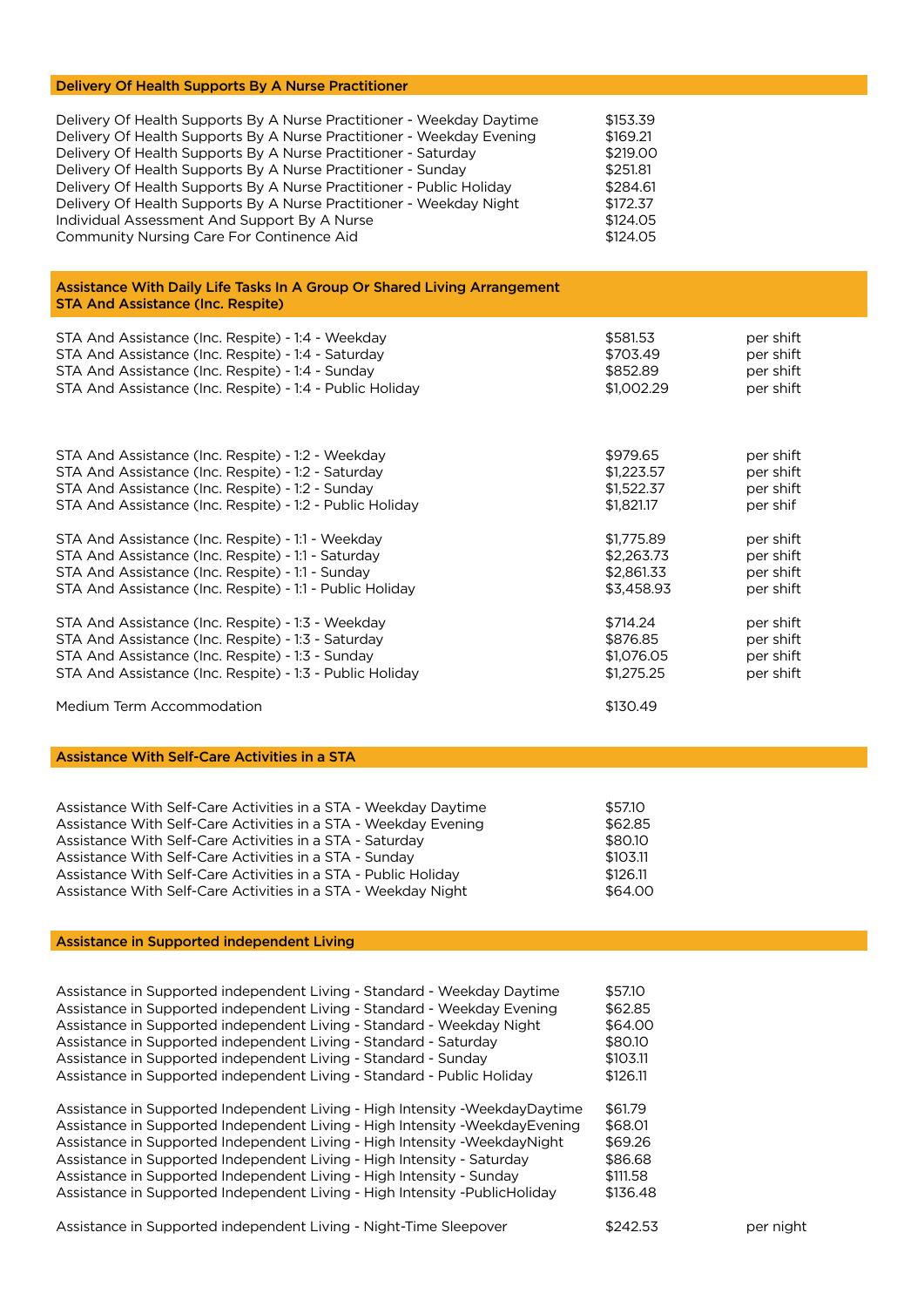## **ASSISTANCE WITH SOCIAL, ECONOMIC AND COMMUNITY PARTICIPATION**

## Group Activities In The Community

| Group Activities In The Community - 1:2 - Complex - Weekday Daytime -TTP  | \$36.04  |
|---------------------------------------------------------------------------|----------|
| Group Activities In The Community - 1:2 - Complex - Weekday Afternoon-TTP | \$39.67  |
| Group Activities In The Community - 1:2 - Complex - Saturday - TTP        | \$50.56  |
| Group Activities In The Community - 1:2 - Complex - Sunday - TTP          | \$65.08  |
| Group Activities In The Community - 1:2 - Complex - Public Holiday - TTP  | \$79.60  |
| Group Activities In The Community - 1:3 - Complex - Weekday Daytime -TTP  | \$26.60  |
| Group Activities In The Community - 1:3 - Complex - Weekday Afternoon-TTP | \$29.28  |
| Group Activities In The Community - 1:3 - Complex - Saturday - TTP        | \$37.32  |
| Group Activities In The Community - 1:3 - Complex - Sunday - TTP          | \$48.04  |
| Group Activities In The Community - 1:3 - Complex - Public Holiday - TTP  | \$58.76  |
| Group Activities In The Community - 1:4 - Complex - Weekday Daytime -TTP  | \$21.88  |
| Group Activities In The Community - 1:4 - Complex - Weekday Afternoon-TTP | \$24.09  |
| Group Activities In The Community - 1:4 - Complex - Saturday - TTP        | \$30.70  |
| Group Activities In The Community - 1:4 - Complex - Sunday - TTP          | \$39.51  |
| Group Activities In The Community - 1:4 - Complex - Public Holiday - TTP  | \$48.33  |
| Group Activities In The Community - 1:5 - Complex - Weekday Daytime -TTP  | \$19.05  |
| Group Activities In The Community - 1:5 - Complex - Weekday Afternoon-TTP | \$20.97  |
| Group Activities In The Community - 1:5 - Complex - Saturday - TTP        | \$26.72  |
| Group Activities In The Community - 1:5 - Complex - Sunday - TTP          | \$34.40  |
| Group Activities In The Community - 1:5 - Complex - Public Holiday - TTP  | \$42.08  |
| <b>Group Activities In A Centre</b>                                       |          |
| Group Activities In A Centre - 1:1 - Complex - Weekday Daytime - TTP      | \$66.53  |
| Group Activities In A Centre - 1:1 - Complex - Weekday Afternoon - TT     | \$73.01  |
| Group Activities In A Centre - 1:1 - Complex - Saturday - TTP             | \$92.45  |
| Group Activities In A Centre - 1:1 - Complex - Sunday - TTP               | \$118.39 |
| Group Activities In A Centre - 1:1 - Complex - Public Holiday - TTP       | \$144.32 |
| Group Activities In A Centre - 1:2 - Complex - Weekday Daytime - TTP      | \$38.21  |
| Group Activities In A Centre - 1:2 - Complex - Weekday Afternoon - TTP    | \$41.84  |
| Group Activities In A Centre - 1:2 - Complex - Saturday - TTP             | \$52.73  |
| Group Activities In A Centre - 1:2 - Complex - Sunday - TTP               | \$67.25  |
| Group Activities In A Centre - 1:2 - Complex - Public Holiday - TTP       | \$81.77  |
| Group Activities In A Centre - 1:3 - Complex - Weekday Daytime - TTP      | \$28.77  |
| Group Activities In A Centre - 1:3 - Complex - Weekday Afternoon - TTP    | \$31.45  |
| Group Activities In A Centre - 1:3 - Complex - Saturday - TTP             | \$39.49  |
| Group Activities In A Centre - 1:3 - Complex - Sunday - TTP               | \$50.21  |
| Group Activities In A Centre - 1:3 - Complex - Public Holiday - TTP       | \$60.93  |
| Group Activities In A Centre - 1:4 - Complex - Weekday Daytime - TTP      | \$24.05  |
| Group Activities In A Centre - 1:4 - Complex - Weekday Afternoon - TTP    | \$26.26  |
| Group Activities In A Centre - 1:4 - Complex - Saturday - TTP             | \$32.87  |
| Group Activities In A Centre - 1:4 - Complex - Sunday - TTP               | \$41.68  |
| Group Activities In A Centre - 1:4 - Complex - Public Holiday - TTP       | \$50.50  |
| Group Activities In A Centre - 1:5 - Complex - Weekday Daytime - TTP      | \$21.22  |
| Group Activities In A Centre - 1:5 - Complex - Weekday Afternoon - TTP    | \$23.14  |
| Group Activities In A Centre - 1:5 - Complex - Saturday - TTP             | \$28.89  |
| Group Activities In A Centre - 1:5 - Complex - Sunday - TTP               | \$36.57  |
| Group Activities In A Centre - 1:5 - Complex - Public Holiday - TTP       | \$44.25  |

### Access Community Social And Rec Activities

| Access Community Social And Rec Activities - Level 1 - Weekday Daytime-TTP | \$59.67  |
|----------------------------------------------------------------------------|----------|
| Access Community Social And Rec Activities - Level 1 - Weekday Evening-TTP | \$65.68  |
| Access Community Social And Rec Activities - Level 1 - Saturday - TTP      | \$83.70  |
| Access Community Social And Rec Activities - Level 1 - Sunday - TTP        | \$107.75 |
| Access Community Social And Rec Activities - Level 1 - Public Holiday-TTP  | \$131.78 |

Access Community Social And Rec Activities - Level 2 - Weekday Daytime-TTP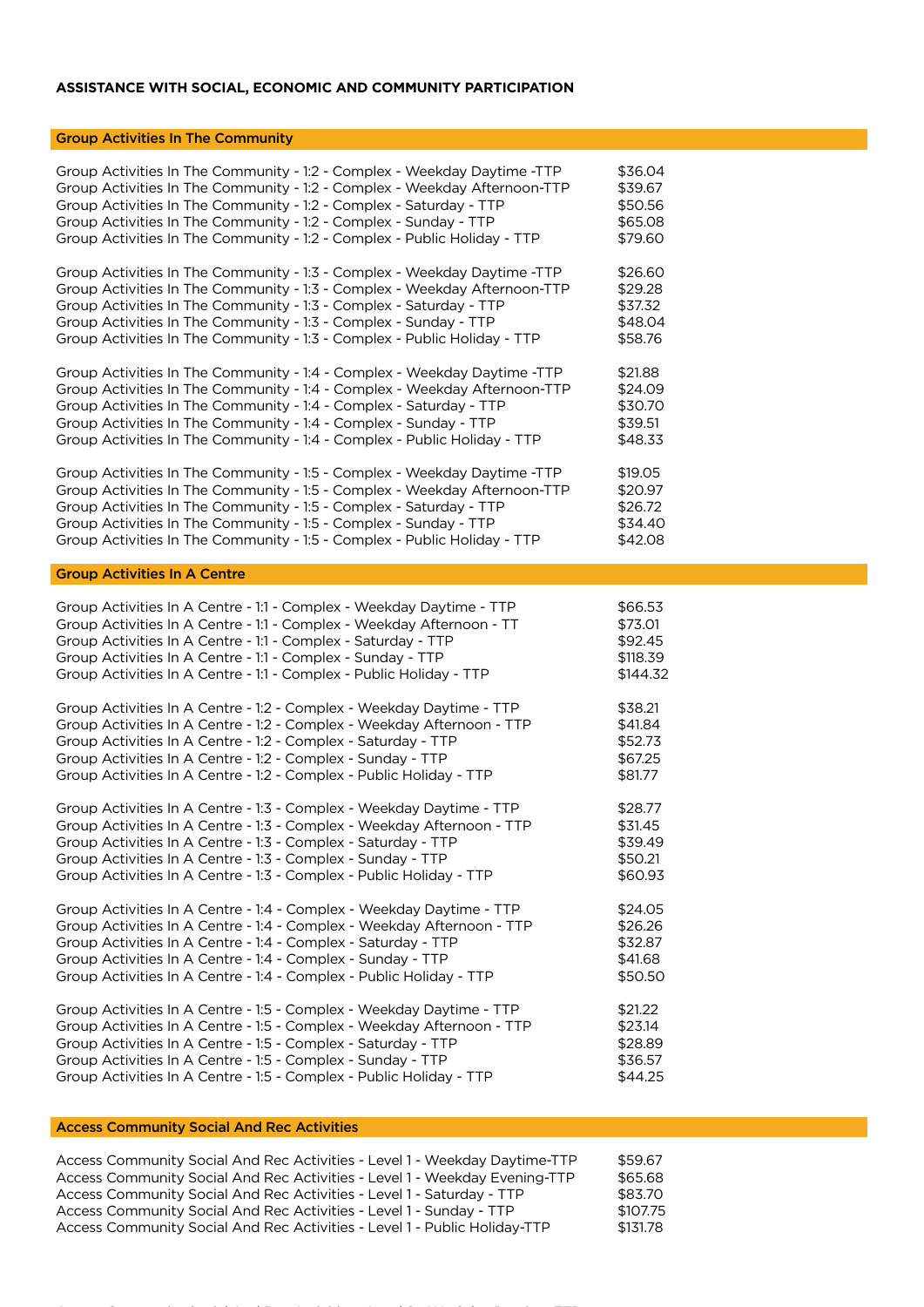#### Access Community Social And Rec Activities (CONT)

| Access Community Social And Rec Activities - Level 2 - Weekday Daytime-TTP | \$64.36  |
|----------------------------------------------------------------------------|----------|
| Access Community Social And Rec Activities - Level 2 - Weekday Evening-TTP | \$70.84  |
| Access Community Social And Rec Activities - Level 2 - Saturday - TTP      | \$90.28  |
| Access Community Social And Rec Activities - Level 2 - Sunday - TTP        | \$116.22 |
| Access Community Social And Rec Activities - Level 2 - Public Holiday-TTP  | \$142.15 |
|                                                                            |          |
|                                                                            |          |
| Access Community Social And Rec Activities - Level 3 - Weekday Daytime-TTP | \$67.66  |
| Access Community Social And Rec Activities - Level 3 - Weekday Evening-TTP | \$74.47  |

| Access Community Social And Rec Activities - Level 3 - Weekday Evening-TTP | 3/4.4/   |
|----------------------------------------------------------------------------|----------|
| Access Community Social And Rec Activities - Level 3 - Saturday - TTP      | \$94.91  |
| Access Community Social And Rec Activities - Level 3 - Sunday - TTP        | \$122.18 |
| Access Community Social And Rec Activities - Level 3 - Public Holiday-TTP  | \$149.43 |

### Group Activities - High Intensity

| Group Activities - High Intensity - Weekday Daytime - TTP | \$64.36  |
|-----------------------------------------------------------|----------|
| Group Activities - High Intensity - Weekday Evening - TTP | \$70.84  |
| Group Activities - High Intensity - Saturday - TTP        | \$90.28  |
| Group Activities - High Intensity - Sunday - TTP          | \$116.22 |
| Group Activities - High Intensity - Public Holiday - TTP  | \$142.15 |

## **PARTICIPATION IN COMMUNITY, SOCIAL AND CIVIC ACTIVITIES**

## Access Community Social And Rec Activities

| Access Community Social And Rec Activities - Public Holiday - TTP           | \$131.78 |
|-----------------------------------------------------------------------------|----------|
| Access Community Social And Rec Activities - Standard - Weekday Evening-TTP | \$65.68  |
| Access Community Social And Rec Activities - Weekday Daytime - TTP          | \$59.67  |
| Access Community Social And Rec Activities - Standard - Saturday - TTP      | \$83.70  |
| Access Community Social And Rec Activities - Standard - Sunday - TTP        | \$107.75 |

#### **GROUP AND CENTRE BASED ACTIVITIES**

Group Activities

| Group Activities - Standard - Weekday Daytime - TTP | \$59.67  |
|-----------------------------------------------------|----------|
| Group Activities - Standard - Weekday Evening - TTP | \$65.68  |
| Group Activities - Standard - Saturday - TTP        | \$83.70  |
| Group Activities - Standard - Sunday - TTP          | \$107.75 |
| Group Activities - Standard - Public Holiday - TTP  | \$131.78 |

### Group Activities In The Community

| Group Activities In The Community - 1:2 - Standard - Weekday Daytime-TTP   | \$33.42 |
|----------------------------------------------------------------------------|---------|
| Group Activities In The Community - 1:2 - Standard - Saturday - TTP        | \$46.87 |
| Group Activities In The Community - 1:2 - Standard - Sunday - TTP          | \$60.34 |
| Group Activities In The Community - 1:2 - Standard - Weekday Afternoon-TTP | \$36.78 |
| Group Activities In The Community - 1:2 - Standard - Public Holiday -TTP   | \$73.80 |
| Group Activities In The Community - 1:3 - Standard - Weekday Daytime-TTP   | \$24.66 |
| Group Activities In The Community - 1:3 - Standard - Saturday - TTP        | \$34.60 |
| Group Activities In The Community - 1:3 - Standard - Sunday - TTP          | \$44.54 |
| Group Activities In The Community - 1:3 - Standard - Weekday Afternoon-TTP | \$27.15 |
| Group Activities In The Community - 1:3 - Standard - Public Holiday -TTP   | \$54.47 |
| Group Activities In The Community - 1:4 - Standard - Weekday Daytime-TTP   | \$20.29 |
| Group Activities In The Community - 1:4 - Standard - Weekday Afternoon-TTP | \$22.33 |
| Group Activities In The Community - 1:4 - Standard - Saturday - TTP        | \$28.46 |
| Group Activities In The Community - 1:4 - Standard - Sunday - TTP          | \$36.64 |
| Group Activities In The Community - 1:4 - Standard - Public Holiday -TTP   | \$44.81 |